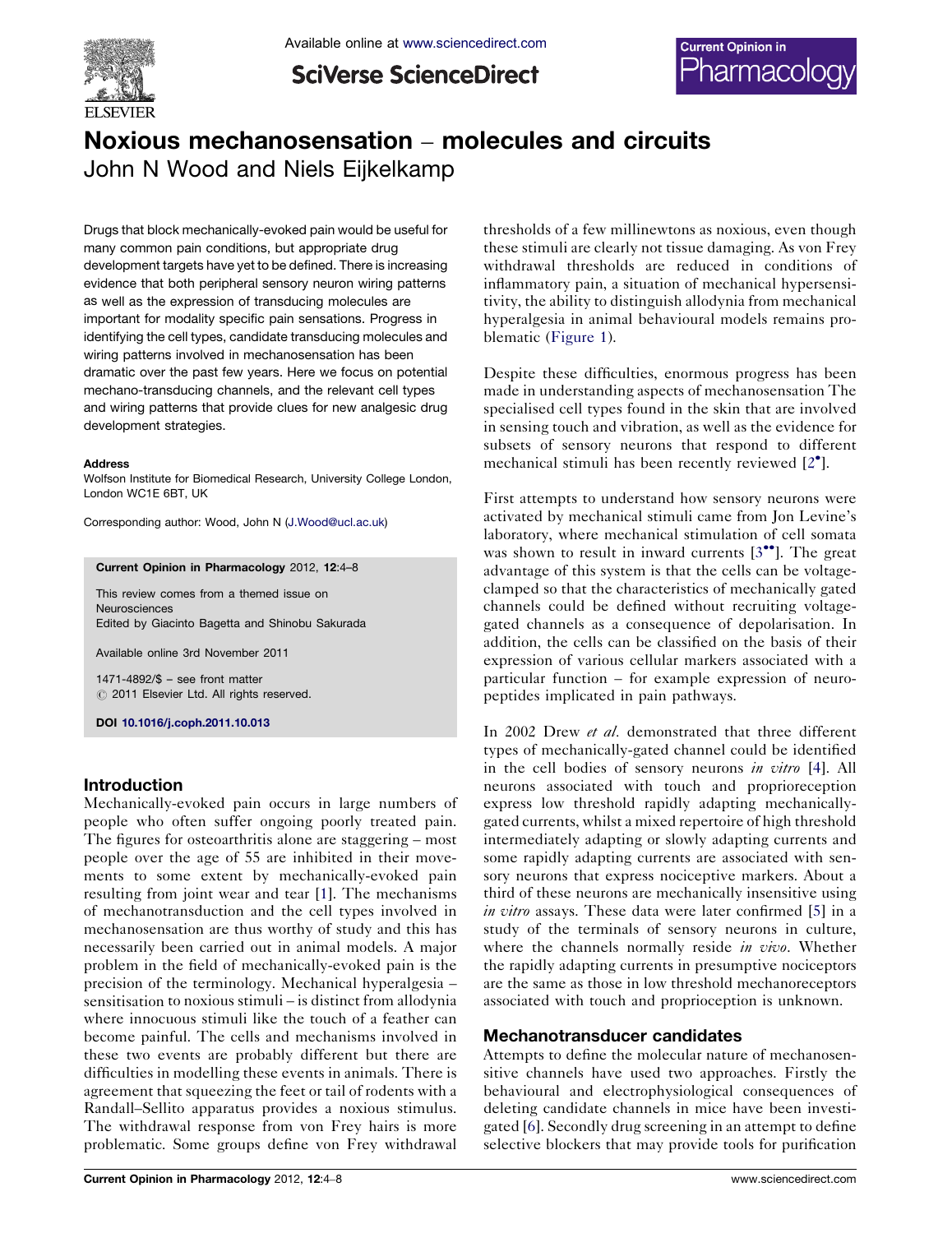<span id="page-1-0"></span>



Mechanically activated currents in sensory neurons. Three different type of mechanically activated (MA) currents have been identified in cell bodies of sensory neurons [[4](#page-3-0)]. The MA currents differ in the rate of adaptation and have distinct pharmacological profiles. The decay kinetics of rapidly adapting currents are best described by a bi-exponential fit, whilst intermediately adapting currents were best described by a mono-exponential fit. Activation of slowly adapting currents is slow in comparison to the other and is described by a mono-exponential fit. Small to medium cell diameter  $\langle$  <45  $\mu$ m) neurons with broad action potentials that are associated with the detection of noxious stimuli display all three MA currents that have relatively high threshold for activation. Large diameter  $(>45 \mu m)$  neurons with narrow action potentials are associated with touch and proprioception as display predominantly rapidly adapting MA currents that have relatively low thresholds for activation. Displayed MA currents are representative for mouse sensory neurons at a holding potential of  $-70$  mV.

or cloning has been carried out [[7](#page-4-0)"]. Genetic studies of flies and worms have identified proteins that are bona fide mechanically gated ion channels. Transducing 'Mec' channels that are members of the epithelial sodium channel (ENaC) family have been described in C. elegans [\[8](#page-4-0)]. The mammalian homologues of these channels have been extensively investigated; none of the DRG ENac family members have provided a compelling case as mechanotransducers in sensory neurons [\[8,9\]](#page-4-0). Analysis of single or multiple ASIC knock-out mice shows that the mechanotransducing currents present on sensory neurons are not diminished [\[6](#page-3-0)].

A stronger case can be made for TRP channels as potential mammalian mechanosensors. The worm TRP family members OSM-9 and TRPA1 are involved in osmosensation and touch sensation and a role for TRP channels as direct mechanotransducers was demonstrated in mutagenesis studies of the TRP-4 channel, a member of the TRPN set that is not expressed in mammals  $[10^{\bullet\bullet}]$  $[10^{\bullet\bullet}]$ . TRPV4 deletion in mice is associated with defective responses to noxious mechanical pressure and late-onset deafness [\[11](#page-4-0)]. TRPA1 is characterised by six transmembrane domains and has 14 N-terminal ankyrin repeats. TRPA1 is expressed in dorsal root ganglion, trigeminal ganglion neurons and hair cells. However hearing and touch are apparently normal in the null mutant [[12\]](#page-4-0). Interestingly however, there is increasing evidence of a role for TRPA1 in noxious mechanosensation. The principal sensation associated with a gain of function TRPA1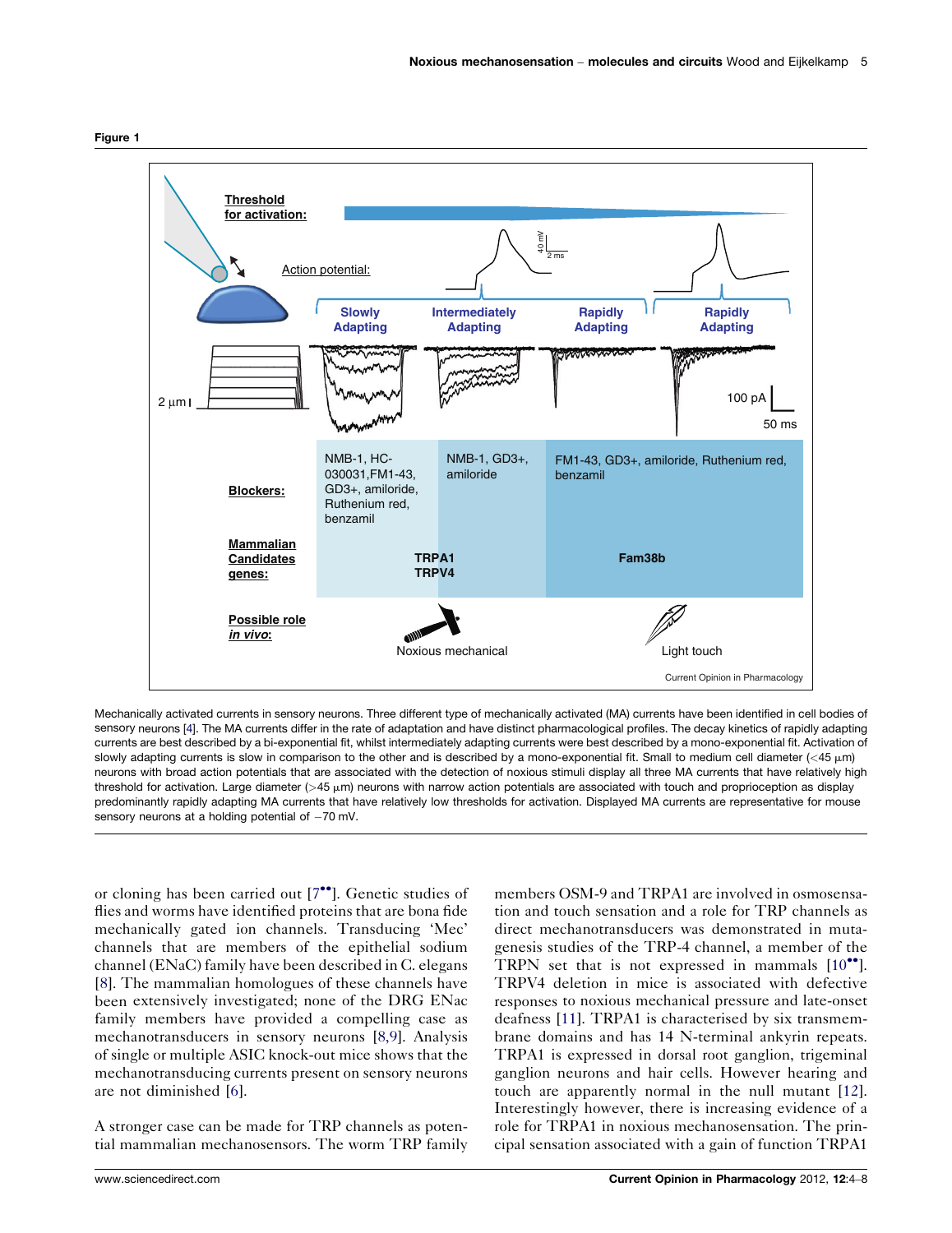mutation in man that leads to episodic pain syndrome (FEPS) is heavy unbearable pain conveying a feeling of pressure [\[13](#page-4-0)]. Deletion of TRPA1 in mice leads to the silencing of a set of small peptidergic sensory neurons that mainly express slowly adapting mechanosensitive currents on mechanical stimulation, and the same mice have behavioural deficits in response to the Randall–Sellito apparatus that provides noxious mechanical stimulation [\[14](#page-4-0)<sup>\*</sup>[,15](#page-4-0)]. A selective blocker of TRPA1 also inhibits mechanosensory currents in sensory neurons, and has useful analgesic effects in terms of inhibiting mechanical hypersensitivity in various models of pain associated with tissue damage [\[16](#page-4-0)]. TRPA1 is also required for normal mechano- and chemosensory function in specific subsets of vagal, splanchnic, and pelvic afferents [\[17](#page-4-0)]. All of these data are consistent with a role for TRPA1 as a mechanically-gated ion channel, but expression of such an activity has not yet been demonstrated using heterologous expression of TRPA1. This may reflect either loss of necessary accessory subunits to form the mechanotransducing complex, or the loss of a signalling molecule that is found in sensory neurons.

Other TRP channels have also been implicated in mechanosensation. TRPC1, C6 and TRPV4 have been linked with mechanical hyperalgesia associated with inflammation. Use of antisense oligonucleotides showed that TRPC1 and TRPV4 are required for mechanical hyperalgesia but not baseline mechanical thresholds, whilst TRPC6 plays a role in both mechanical and thermal hyperalgesia [\[18](#page-4-0)].

Recently two transmembrane proteins named FAM38a and b have been shown to confer mechanosensitivity when expressed in various cell lines [[19](#page-4-0)\*']. These proteins are additional candidates to mediate the stretch activated channel activity described in many cell types because Fam38a is blocked by GSMTX4, a tarantula toxin that is a stretch-activated channel blocker [\[20](#page-4-0)]. Fam38b re-named piezo-2 is also found in sensory neurons, where rapid inactivation kinetics make it a candidate for a mechanosensory role in non-nociceptive sensory neurons. In neonatal rat sensory neurons neither rapidly norslowly adapting mechanosensitive currents are blocked by GSMTX4 [[4\]](#page-3-0), but there remains the possibility that a subset of rapidly adapting currents are blocked by the peptide in adult animals.

The behavioural consequence of deleting voltage-gated sodium channels has suggested that they may play selective role in noxious mechanosensation. The most obvious phenotype in mice where the voltage-gated sodium channels Nav1.7 or Nav1.8 have been deleted in sensory neurons is insensitivity to noxious mechanical pressure, whilst light touch is unaffected. Global deletion of Nav1.7 leads to a loss of all pain modalities and olfaction in both mice and men [\[21\]](#page-4-0). Does this suggest that these

sodium channels are involved in mechanotransduction? In fact, these observations provide an insight into the wiring patterns that are key to distinguishing different types of pain sensation, asthe mechanosensitive currents presentin sensory neurons are unaffected by sodium channel deletion. It seems that these particular sodium channel isoforms are specifically associated with action potential generation in neurons that respond to mechanical damage.

## Similarities between hearing and mechanosensation

The mechanically gated channels present in sensory neurons and cochlear hair cells both depend upon the integrity of the actin cytoskeleton for function, suggesting that channel tethering to the cytoskeleton occurs in both systems [\[4](#page-3-0)]. Interestingly, FM1–43, a permeant inhibitor of all sensory neuron mechanosensory currents is also a selective blocker of cochlear hair cell mechanicallyevoked currents, suggesting that some common elements are involved in hearing touch and pain transduction [\[22,23\]](#page-4-0). In behavioural studies this compound blocks both light touch and noxious mechanosensation, linking the channels described in sensory neurons in culture with mechanosensation. Fixable FM1–43 dye derivatives stain up mechanosensitive cells in both the DRG and cochlea, again highlighting potential similarities in mechanism in these 2 sets of mechanosensitive cells [[24\]](#page-4-0).

#### Mediators that change mechanical pain thresholds

Inflammatory mediators alter all pain thresholds including those for mechanical stimuli. Dissecting mechanisms of mechanical sensitisation thus requires an understanding of both general changes of excitability as well as specific effects on mechanotransduction. It appears that PKA mediated events act on neuronal excitability rather than primary mechanotransduction, whilst NGF and PKC mediated events can increase levels of expression of mechanosensitive channels. NGF has potent effects at the level of transcription on the expression of mechanosensitive ion channels in sensory neurons in culture [\[25](#page-4-0)]. G-protein mediated enhancement of mechanosensitivity by UTP and ATP that reduce thresholds for mechanically induced action potential firing has also been described [\[26](#page-4-0)]. The clinically relevant question in this area is how mechanical allodynia occurs, and how it can be blocked, and as with many other aspects of this area of study, the identification of the primary mechanotransduction mechanisms is essential for this question to be answered.

## Towards mechanosensory wiring diagrams

A combination of neuronal silencing strategies, cell depletion and gene deletion studies have provided us with new insights into the particular cell types that discriminate between different mechanical stimuli. Deletion of vesicular glutamate receptors that are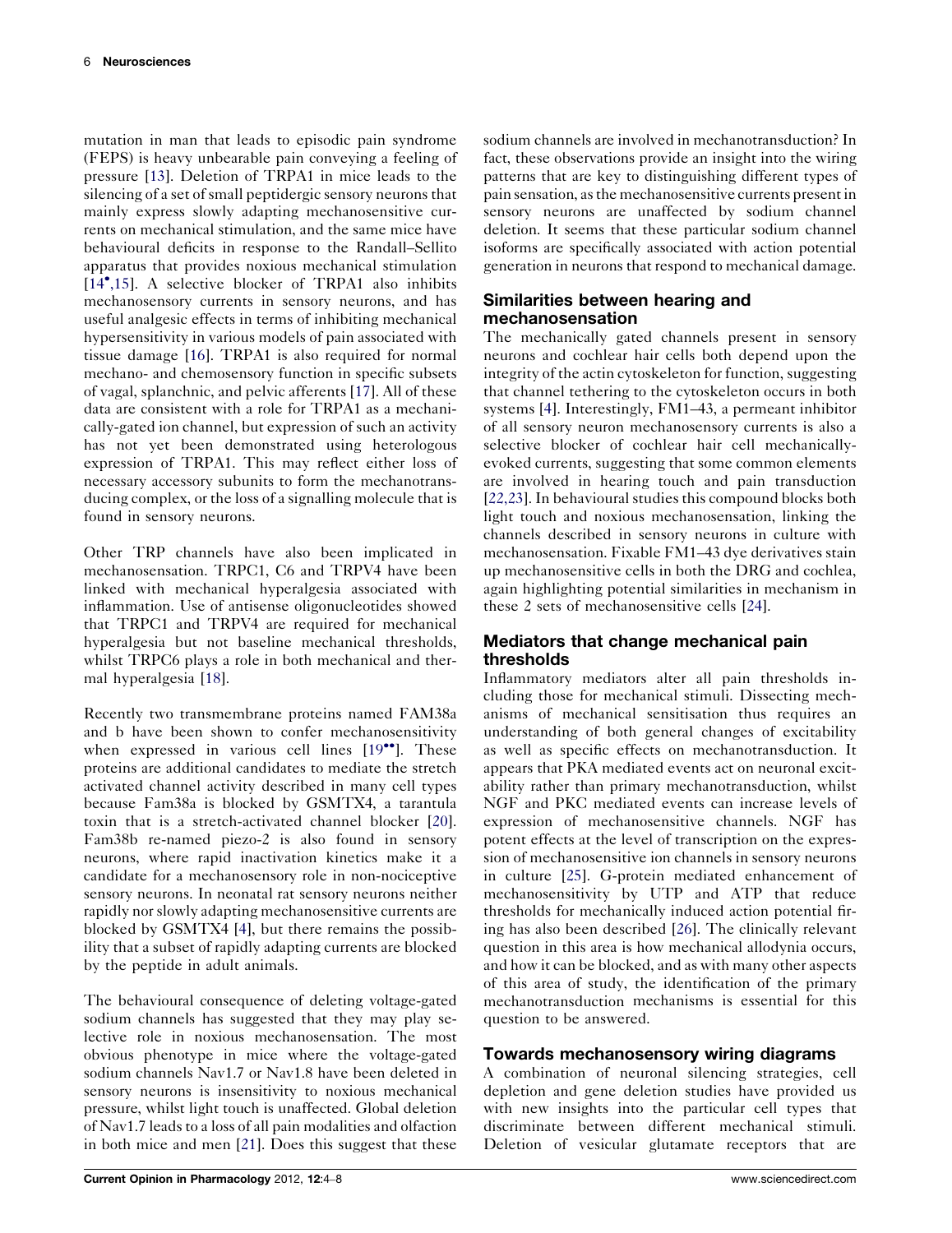<span id="page-3-0"></span>required to pack synaptic vesicles with the neurotransmitter blocks glutamate release and silences glutamatergic neurons. There are 3 vesicular glutamate transporters that are expressed in neuronal subsets of dorsal root ganglion (DRG) neurons that transmit sensory information using the excitatory transmitter glutamate. Kullander deleted VGLUT2 with a Cre recombinase driven by the Nav1.8 promoter and found that noxious mechanical pain was specifically abolished whilst thermal pain was unaffected. Inflammatory mechanical hyperalgesia also depended upon this subset of sensory neurons [[27](#page-4-0)]. Use of a tyrosine hydroxylase Cre that deletes the transporter in a different population of sensory neurons caused deficits in thermal pain, and lead to a dramatic increase in itching [[28](#page-4-0)]. Seal et al. found that a subset of neurons in mouse DRG express the low-abundance vesicular glutamate transporter VGLUT3 and project to lamina I and lamina II in the spinal cord [\[29\]](#page-4-0). The deletion of the VGLUT3 gene also impaired mechanical but not thermal pain sensation and the mechanical hypersensitivity associated with tissue damage owing to a loss of signalling from unmyelinated, low-threshold mechanoreceptors.

Diphtheria toxin-A subunit blocks translation and kills neurons in which it is expressed and, when driven by a global promoter, can be unmasked by cell specific expression of a Cre recombinase. Killing all post mitotic sensory neurons that express the sodium channel Nav1.8 leads to a loss of responsiveness to noxious mechanical pressure and cold as well as the heightened sensitivity to thermal or mechanic stimuli associated with inflammatory pain [\[30](#page-4-0)]. Thus the neurons that respond to low threshold mechanical or thermal stimuli are Nav1.8 negative, whilst those that sensitise these responses during inflammatory pain are Nav1.8+. Similarly, Nav1.7 deletion in the Nav1.8 population abolishes inflammatory pain and noxious mechanosensation, whilst Nav1.7 expression in other Nav1.8-neuronal populations is required for thermal pain. Total Nav1.7 ablation causes anosmia and a pain free state without cell death, making this an interesting target for mechanical as well as other types of pain.

Further clues about the properties of neurons involved in noxious mechanosensation comes from the ablation of neurons that express the G protein-coupled receptor Mrgprd leading to reduced behavioural sensitivity to noxious mechanical stimuli, but not to heat or cold [\[31](#page-4-0)].

Other genetic approaches have exploited the expression of growth factor receptors, combined with mapping the terminals of sets of sensory neurons. Those cells that express the GDNF receptor c-ret early in development seem to be particularly interesting from the point of view of light touch and perhaps allodynia. These cells form neurons with rapidly adapting mechanically gated currents associated with Meissner corpuscles, and Pacinian corpuscles that terminate in layers III through V of the spinal cord and the medulla [\[32](#page-4-0)]

#### Drugs and mechanosensation

Neutralising anti-NGF monoclonal antibodies are potent analgesics for many types of mechanically-evoked pain. Both osteoarthritis and back pain are well treated by reducing levels of NGF, an inflammatory mediator as well as trophic factor involved in the development of the peripheral nervous system. However, these drugs are on hold because of potential serious side effect issues possibly caused by unwitting self harm to joints during analgesia, as a result of removing circulating NGF [1].

Small peptide blockers of mechanosensitive channels (GSMTX4 and NMB1) provide support for the view that different molecules are involved in stretch-activated and slowly adapting mechanosensitive currents respectively, but high affinity selective ligands useful for cloning or biochemical purification strategies have not been described. Interestingly GSMTX4 blocks mechanical hyperalgesia, whilst NMB1 is specific for noxious mechanical pain [4,17]. Given the fact that mechanical hyperalgesia can be blocked by the usual repertoire of antinflammatory drugs, the most fascinating topic remains the mechanisms involved in the establishment of allodynia, and how allodynia can be addressed pharmacologically. Studies of Fam38b knock-mice will be particularly interesting in this respect.

#### Acknowledgements

We thank the Biotechnology and Biological Sciences Research Council, Medical Research Council, and Wellcome Trust for their support. JNW was also supported by Grant No. R31-2008-000-10103-0 from the World Class University Programme (WCU) project of the National Research Foundation (NRF). NE was supported by a Rubicon fellowship of The Netherlands Organisation for Scientific Research (NWO).

#### References and recommended reading

Papers of particular interest, published within the period of review, have been highlighted as:

- of special interest
- •• of outstanding interest
- 1. Wood JN: Nerve growth factor and pain. N Engl J Med 2010, 363:1572-1573.
- 2. -Delmas P, Hao J, Rodat-Despoix L: Molecular mechanisms of mechanotransduction in mammalian sensory neurons. Nat
- Rev Neurosci 2011, 12:139-153. A detailed and accurate review of the present state of the art
- 3. --McCarter GC, Reichling DB, Levine JD: Mechanical transduction by rat dorsal root ganglion neurons in vitro. Neurosci Lett 1999, 273:179-182.

A key paper in terms of developing a useful methodology for studying mechanosensation at the cellular level

- 4. Drew LJ, Wood JN, Cesare P: Distinct mechanosensitive properties of capsaicin-sensitive and -insensitive sensory neurons. J Neurosci 2002, 22:RC228 Epub 2002, June 3.
- 5. Hu J, Lewin GR: Mechanosensitive currents in the neurites of cultured mouse sensory neurones. J Physiol 2006, 577(Pt 3):815-828.
- 6. Drew LJ, Rohrer DK, Price MP, Blaver KE, Cockayne DA, Cesare P, Wood JN: Acid-sensing ion channels ASIC2 and ASIC3 do not